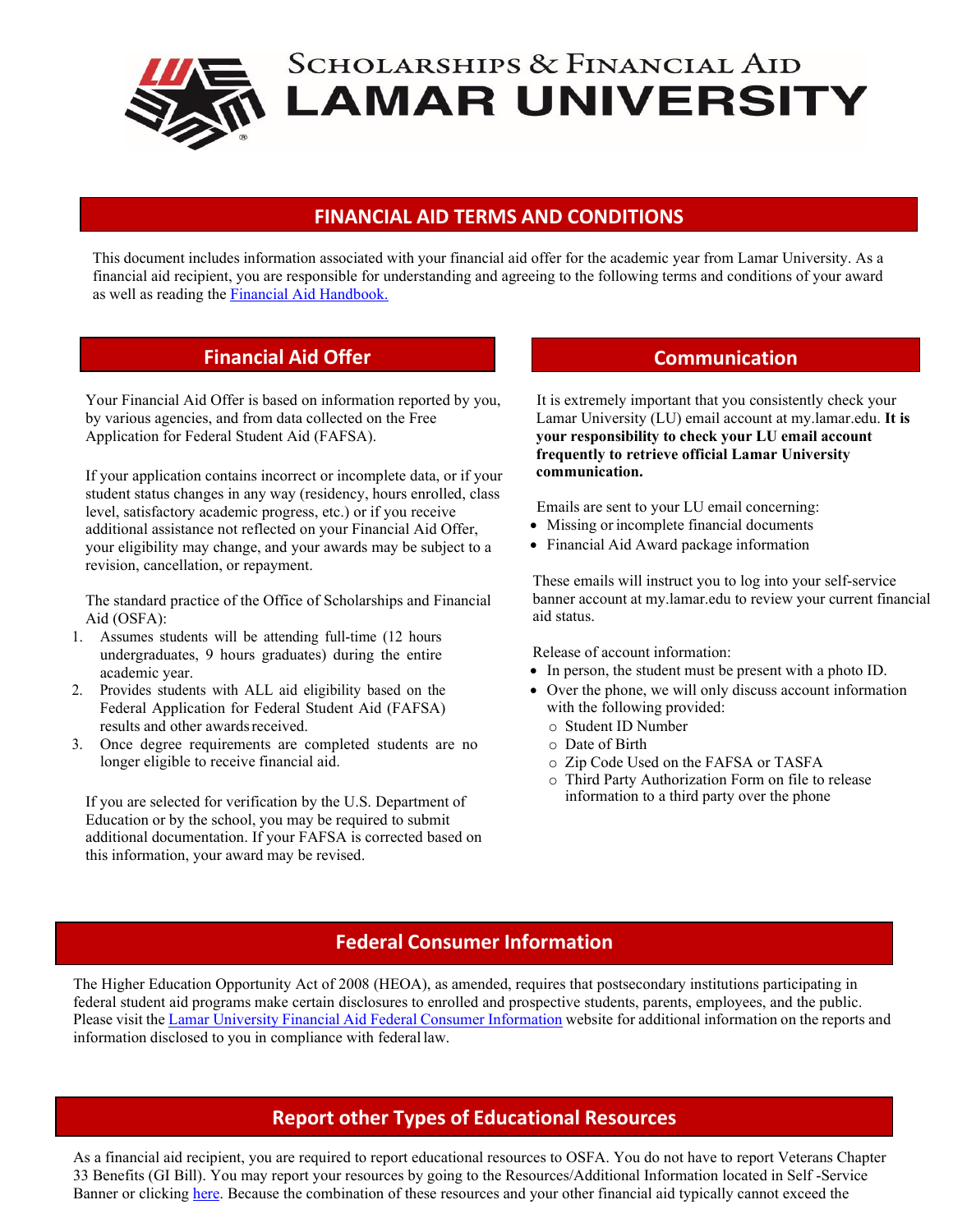amount of your cost of attendance, your financial aid may be adjusted. It is most helpful to receive this information by July 1st to make the necessary adjustments before the year begins. We understand that you may not be aware of certain resources until after

the school year begins, but please note that you are required to report the names and amounts of all types of educational assistance as soon as possible.

## **Take Action on your Financial Aid Offer**

Grant funds awarded (with the exception of the TEACH Grant) are automatically accepted by the OSFA. Federal student loans, TEACH Grant, and work-study all require positive confirmation that you want the aid that has been offered to you.

To take action on your financial aid offer, log into your LU Connect, Self-Service Banner account at my.lamar.edu. Under the Financial Aid drop-down menu, select Award/ Award for Aid Year/ Accept Award Offer. From this page, you can accept, reduce, or decline your financial aid offers. If you are having trouble reducing and/or declining your aid offer, please contact our office [at](mailto:%20financialaid@lamar.edu) [financialaid@lamar.edu. P](mailto:%20financialaid@lamar.edu)lease be specific about the type of aid involved, indicate the amount(s) you wish to accept for each semester, and include the total amount you wish to receive. All communication to OSFA should contain your full name and LU ID number. Emails should come from your LU student email account.

If you are eligible for both Subsidized and Unsubsidized Federal Student Loans, you are required to accept the entire Subsidized Loan before you can accept the Unsubsidzed Loan.

If you accidentally reduce or decline your loans and would like them reinstated, please submit a[n additional loan request.](https://www.lamar.edu/_files/documents/financial-aid/Additional%20Loan%20Request%20Form.pdf) The additional loan request serves as positive confirmation. If eligible, the loan(s) will automatically be accepted on your behalf.

Additional action must be taken to receive Federal Student Loans, Teach Grant, Texas Grant, and Work-Study.

### **Federal Student Loans**

In addition to accepting, federal student loans also require you to complete entrance counseling and sign a Master Promissory Note (MPN). All three items can be completed at [https://studentaid.gov.](https://studentaid.gov/)

### **TEACH Grant**

In addition to accepting the TEACH Grant, you must complete Teach Grant Counseling and sign the Agreement to Serve at https://studentaid,gov.

### **TEXAS Grant**

In the initial and first subsequent year of receiving a TEXAS Grant award, you must complete the Statement of Student Eligibility. This form is listed as a requirement on your self-service banner if required.

### **Work- Study**

Work-Study should be accepted as soon as possible but no later than the beginning of the school year to avoid potential cancellation. You should secure employment in an approved WS position within 30 days of the first day of fall semester classes. Failure to do so may result in the cancellation of the award. To find a Work-Study position.

### **Enrollment**

Federal regulations require students to be enrolled at least half-time to receive a disbursement of Federal Student Loans. Half-time is defined as six semester credit hours for undergraduates and 5 semester credit hours for graduate/professional students. With the exception of the Federal Pell grant, most financial aid programs require you to meet certain enrollment requirements. Please visit the [Financial Aid Handbook](https://www.lamar.edu/financial-aid/financial-aid-handbooks/student-financial-aid-handbooks.html) to see the specific enrollment requirements for each financial aid program.

# **Graduating Senior/Post Baccalaureate**

If you are a graduating senior or post baccalaureate only attending one semester, your Direct Subsidized and Unsubsidized Loans may be prorated based on the number of credits for which you are enrolled. This means that you may not be eligible to receive your maximum annual loan limit. Loan proration applies only to undergraduate students. Loan proration does not apply to graduate or professional students.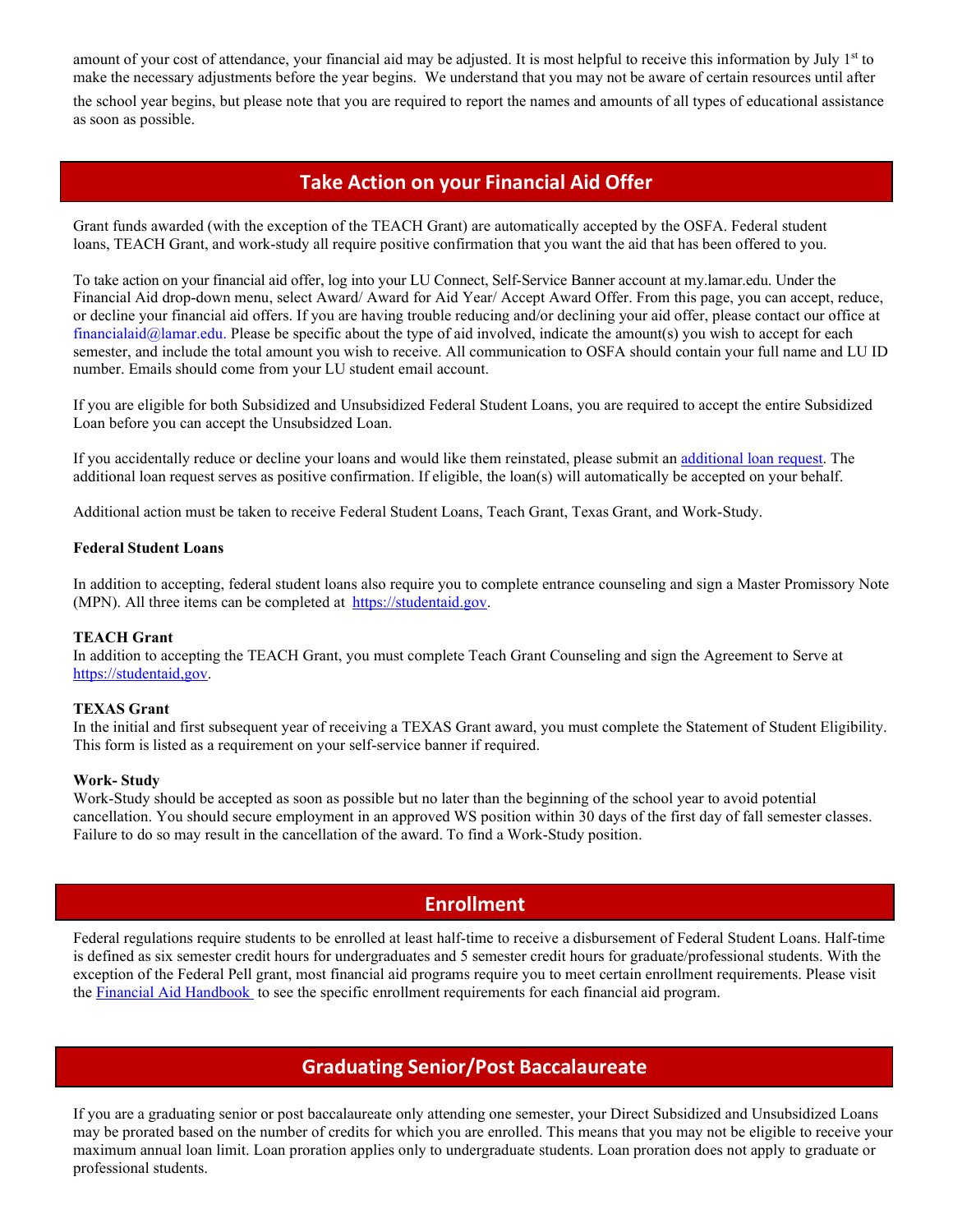This affects students enrolled for only one final semester in an academic year: either fall-only, spring-only, or summer-only. This will not affect students who are enrolled in fall and spring semesters and graduate at the end of the spring term.

It is best to notify the Records Office and OSFA as soon as possible to indicate you plan to graduate **BEFORE** your student loan has disbursed at the beginning of the term. You may notify OSFA of your intent to graduate by completing the [Graduating](https://www.lamar.edu/forms/scholarships-and-financial-aid/graduating-senior-post-baccalaureate-enrollment-verification.html) Senior/Post [Baccalaureate Enrollment Verification](https://www.lamar.edu/forms/scholarships-and-financial-aid/graduating-senior-post-baccalaureate-enrollment-verification.html) form.

# **Repeat Coursework**

The Department of Education has published regulations which impact students who repeat courses. Here at Lamar these repeat courses may impact your federal, state, and most institutional financial aid eligibility and awards. In order for a repeated course to count towards your enrollment status for financial aid purposes, you may only repeat a previously passed course once. If you enroll in a previously repeated course a third time, the course will not count toward your enrollment for financial aid purposes. Important guidelines of this regulation are as followed:

- This applies to undergraduate and graduate students.
- This applies to part-time and full-time students.
- If students are meeting Satisfactory Academic Progress (SAP) requirements, there is no limit on the number of times a student can receive aid for a course that the student has only earned an F or U.
- If a student earns a D or higher in a course, the student may only receive financial aid for the course one more time even if the degree plan requires a "C" or higher.
- Course repetitions, such as Music, required by a degree plan are exempt with justification from your Department Chair.
- Any reduction in enrollment status under these guidelines affects financial aid award amounts. The student's official enrollment status with the University for reporting, insurance, and student loan deferment will include repeated courses.

# **Take Courses in your Program of Study**

Only courses that are required for your declared Program of Study, with the exception of eligible remedial courses, will be used in determining your enrollment status for federal, state, and most institutional financial aid programs. Program of Study is defined as courses needed to complete a degree or eligible certificate program. If you are enrolled in courses that do not count in your "Program of Study", these courses cannot be used to determine your enrollment status for financial aid purposes, unless eligible remedial courses. Students may not receive federal, state, or institutional aid for courses that are not in their "Program of Study". [Learn more…](https://www.lamar.edu/financial-aid/take-courses-that-count-in-your-program-of-study.html)

# **Title IV Authorizations**

As a recipient of federal financial aid, you should either "Accept" or "Decline" the terms of the Title IV Authorizations each academic year. These authorizations are listed on the self-service banner account under "Financial Aid/Eligibility/Student Requirements.

- Authorization to Pay Non-Institutional Charges
	- o Gives Lamar University authorization to apply excess funds to all other educationally related charges (i.e. library fines, parking ticket fees) that have been or will be charged to your student account during the current award year or loan period.
	- o If you do not grant authorization, your financial aid and loans cannot be used to pay for charges other than tuition, fees, University housing and meal plans and any excess aid will be refunded to you. Therefore, you may receive a refund and may simultaneously owe a bill for any charges that could not be paid with your financial aid. Receiving a refund does not indicate that there are no pending charges on your account.
- Authorization to Pay Prior Year Institutional Charges
	- o Gives Lamar University authorization to apply excess funds to outstanding educationally related charges that have been charged to your student account for the prior award year not to exceed \$200.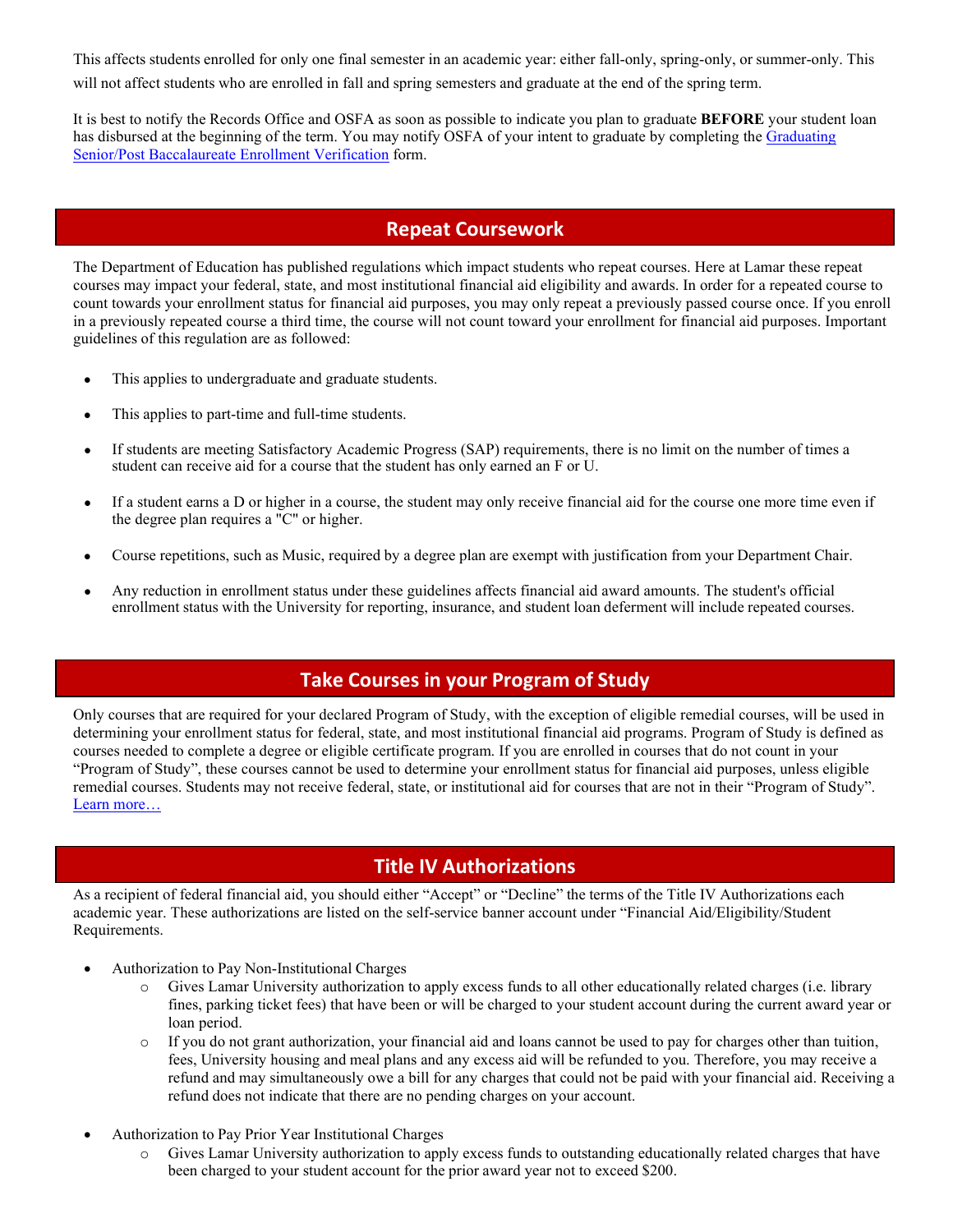o Prior year balances may affect your ability to register or get a transcript. Please contact the Cashier's Office for more information at [cashiering@lamar.edu.](mailto:cashiering@lamar.edu)

# **Financial Aid Disbursement & Paying your Bill**

The [Cashier's Office g](http://treasurer.cofc.edu/index.php)enerates student tuition statements which are available to view online via Self-Service Banner. Estimated financial aid is itemized on the bill and should be deducted from the total costs. Estimated financial aid will appear on the bill through the add/drop period OR until the aid officially credits to the bill.

OSFA will begin crediting financial aid awards ten days prior to the start of your first class date. You may view your award payment schedule by logging into self-service banner, selecting "Award" and then "Award Payment Schedule".

Grants are typically disbursed once each semester. Loans are also disbursed once each semester unless you are receiving a loan for a single semester or are enrolled in an accelerated online program, see below. If receiving a loan for a single semester, you will receive two equal disbursements in the semester.

If your financial aid does not cover your total charges, you are responsible for making payment arrangements with the Cashier's Office by the payment due date to ensure your classes are not dropped for non-payment. Please visit [www.lamar.edu/pay](http://www.lamar.edu/pay) or email  $\frac{\text{cashiering@lamar.edu}}{\text{chaining@lamar.edu}}$  $\frac{\text{cashiering@lamar.edu}}{\text{chaining@lamar.edu}}$  $\frac{\text{cashiering@lamar.edu}}{\text{chaining@lamar.edu}}$  with any questions you may have regarding payment options.

### **Online Students Enrolled in Accelerated 5 or 8 Week Programs**

Students enrolled in the online accelerated program will have two loan disbursements each semester. The first disbursement will be applied to your account no more than 10 days before the first day of class. The second disbursement will be applied approximatelyhalfway through the semester. (Dates can vary depending upon your dates of enrollment.)

You must be enrolled half-time (undergraduate – 6 credit hours, graduate/doctoral – 5 credit hours) to receive a disbursement of Federal Student Loan funds. Students who are beginning enrollment in the last module or who only have one course remaining in the semester before graduating, may not be eligible for a Federal Loan disbursement.

**Expecting a student refund?** Excess financial aid is returned to the student in the form of a refund by the Cashier's Office. Click [here](https://www.lamar.edu/students/paying-for-school/account-credit-balances-and-refunds.html) for more information.

# **Attendance Verification**

Lamar University is not an attendance taking institution, however, per the Lamar University Student Catalog, regular class attendance/participation is important to the attainment of educational objectives. In addition, federal guidelines require the University to be able to verify that financial aid recipients are eligible to receive the financial aid that has been awarded and disbursed to them. Verification of attendance/participation is key in ensuring students are eligible for student aid, supporting retention initiatives, and maintaining accurate enrollment data.

For purposes of Title IV Student Financial Assistance, the U.S. Department of Education requires institutions to be able to demonstrate that federal aid recipients established eligibility for federal aid by demonstrating academic attendance for enrolled course work. Academic attendance includes, but are not limited to —

- Attending a synchronous class, lecture, recitation, or field or laboratory activity, physically or online, where there is an opportunity for interaction between the instructor and students;
- Submitting an academic assignment;
- Taking an assessment or an exam;
- Participating in an interactive tutorial, webinar, or other interactive computer-assisted instruction;
- Participating in a study group, group project, or an online discussion that is assigned by the institution; or
- Interacting with an instructor about academic matters
- submitting an academic assignment;

Academic Attendance does not include, for example —

- Living in institutional housing;
- Participating in the institution's meal plan;
- Logging into an online class or tutorial without any further participation; or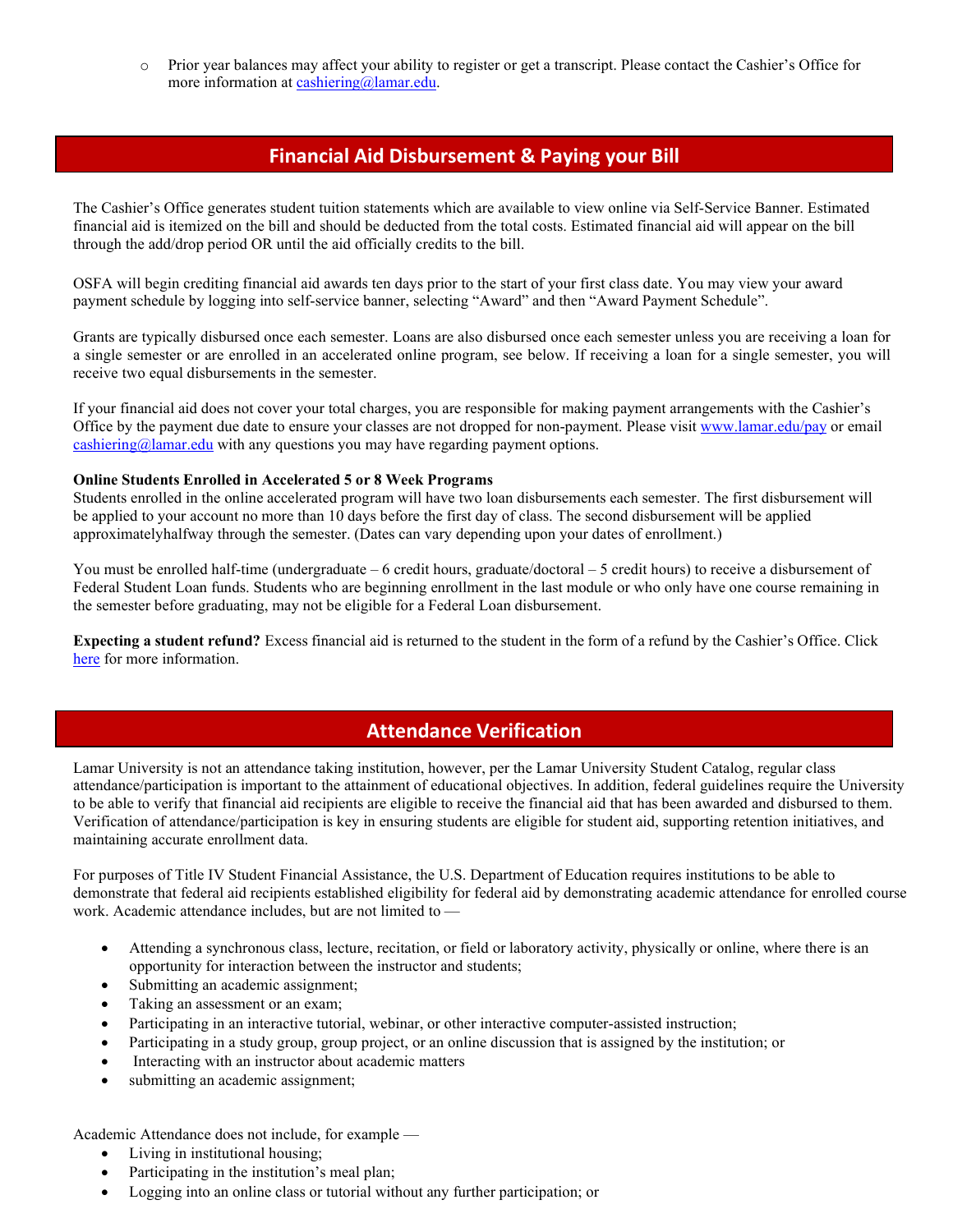Participating in academic counseling or advisement

Eligibility for most federal student awards, which includes but are not limited to;

- Federal Pell Grant
- Federal Supplemental Equal Opportunity Grant (FSEOG)
- TEACH Grant
- Direct Subsidized and Unsubsidized Student Loans
- and PLUS Loans,

is dependent on a student's attendance in class.

Attendance is typically verified once grades post at the end of the semester. Students who are assigned a grade of "FN" (Failure-Never Attended), are considered to have never attended the course the grade was assigned to. In certain cases, such as those when a student withdraws or drops a course, the Office of Scholarships & Financial Aid will use course activity reports or may request secondary confirmation from the instructor to verify attendance.

If the Office of Scholarships and Financial Aid receives notification that the student never began attendance or is unable to document attendance in a course, eligibility for both federal and state student awards will be reviewed.

- If determined that a student did not begin attendance in the payment period, all Title IV and State aid will be cancelled and returned back to the applicable aid program.
- If attendance can be documented in at least one course, but not all courses the student was scheduled to attend, the institution will recalculate the student's eligibility for grants and campus-based funds based on a revised enrollment status and cost of attendance.
- Applicable funds are returned no later than 30 days after the institution becomes aware that the student has not begun attendance.

The cancellation and/or adjustment of aid may result in the student owing a balance back to the University and a transcript hold being placed on the student's account.

### **Pell Recalculation Date (PRD)/ Freeze Date**

The Pell Recalculation Date (PRD), sometimes referred to as the freeze or census date, is a date in the semester when OSFA evaluates your eligibility for grants (federal, state, and institutional), based on your enrollment level and length of enrollment. This is true even if you are not receiving the Pell Grant. The PRD is also used as a means of finalizing your Cost of Attendance, which may affect your eligibility for both grants and loans. On the established PRD, both your hours of enrollment as well as your COA will be frozen.

| <b>PRD for Students Enrolled in a Traditional Program</b> |                                                                 |
|-----------------------------------------------------------|-----------------------------------------------------------------|
| Fall                                                      | Full Term Census Day (Typically the 12 <sup>th</sup> class day) |
| Spring                                                    | Full Term Census Day (Typically the 12 <sup>th</sup> class day) |
| Summer                                                    | Second Half Term Census Day                                     |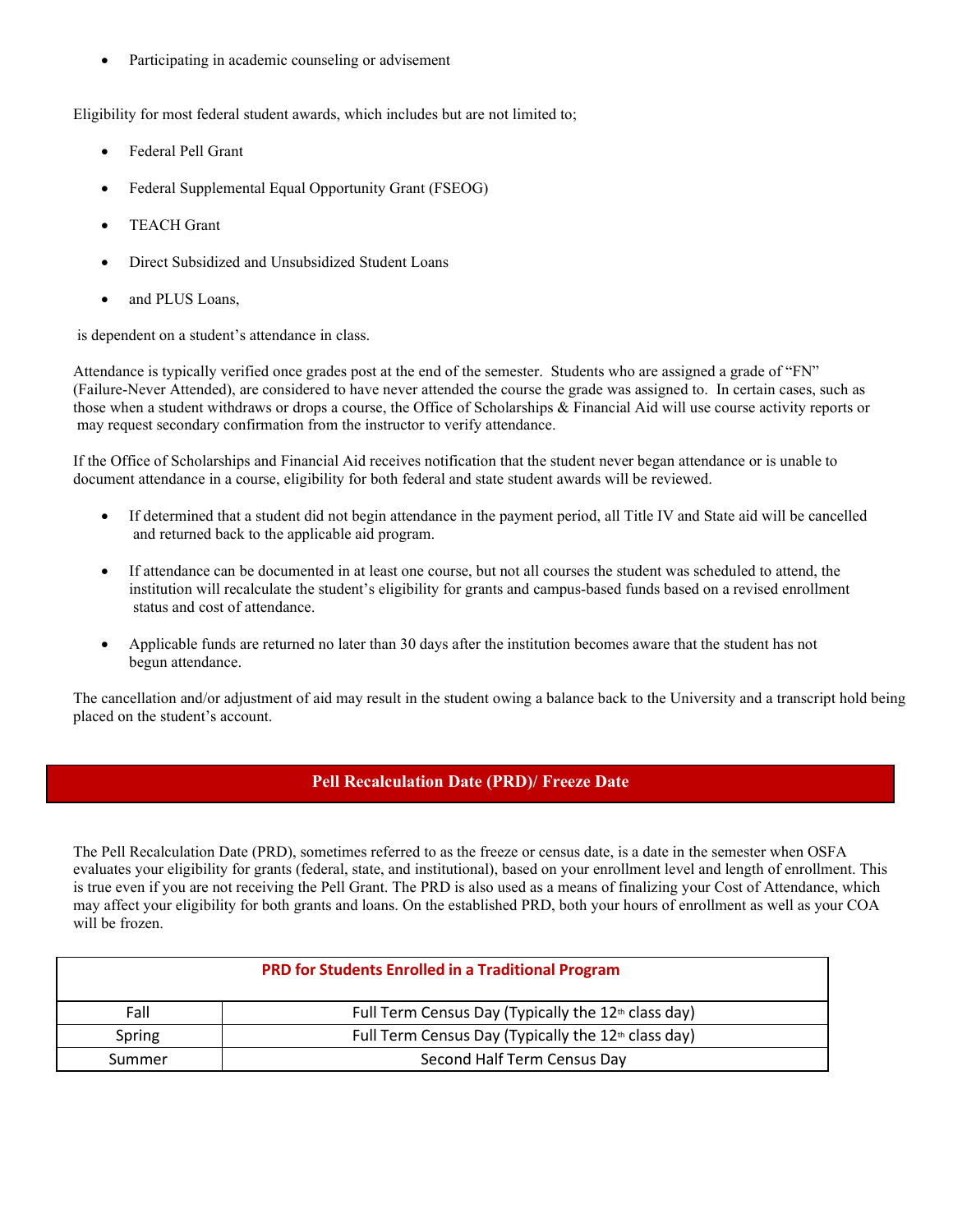| PRD for Students Enrolled in the On-Line Accelerated Program (AP) |                                                                                                         |
|-------------------------------------------------------------------|---------------------------------------------------------------------------------------------------------|
| Fall                                                              | Census date of the last enrolled module                                                                 |
| Spring                                                            | Census date of the last enrolled module                                                                 |
| Summer                                                            | Census date of the last enrolled module                                                                 |
|                                                                   | * If enrolled in more than one module you may have more than one census date. The PRD is only activated |
|                                                                   | if you attend the associated module, if not, the latest PRD is used.                                    |

If you adjust your enrollment prior to the PRD, your financial aid awards may be adjusted. This adjustment may result in a balance owed to the university.

If you increase your enrollment after your aid has been disbursed, but prior to the PRD, you may be eligible for additional aid. Please contact our office at [financialaid@lamar.edu](mailto:financialaid@lamar.edu) to have your account evaluated.

Pending federal loan disbursements will be cancelled if you are not enrolled half-time on the scheduled disbursement date.

Please Note: Dropping courses may also affect future financial aid eligibility. You should contact **[financialaid@lamar.edu](mailto:financialaid@lamar.edu)** before youdecide to drop a course.

# **Withdrawals and Return of Title IV (R2T4)**

Financial Aid is awarded under the assumption that you will remain enrolled and attending the credit hours for which your aid was awarded. If withdrawn (officially or unofficially), for any reason including medical circumstances, you may no longer be eligible for the full amount of financial aid that you were originally scheduled to receive.

Typically, you are considered to have withdrawn from the semester if you do not complete all the days in the semester that you werescheduled to complete.

If you are receiving Title IV Aid (federal grant or loan funds) and you withdraw from the semester after beginning attendance, Lamar is required to perform an R2T4 calculation to determine the amount of aid you have earned. If the amount of federal aid disbursed to you is greater than the amount you've earned, the unearned funds must be returned. If the amount of federal funds disbursed to you is less than the amount you've earned and are eligible, you may be eligible for a post-withdrawal disbursement of the earned aid that was not received.

Federal grant and loan funds subject to the R2T4 calculation include:

- Federal Pell Grant
- Federal Direct Loans (Subsidized, Unsubsidized, PLUS Loans)
- Iraq and Afghanistan Service Grant
- Federal Supplemental Educational Opportunity Grant (FSEOG)
- Teacher Education Assistance for College and Higher Education (TEACH) Grant

State and institutional grants are not part of the R2T4 calculation; however, other institutional and state policies apply. If you withdraw prior to the Pell Recalculation Date (PRD), these grants will be cancelled, which may cause you to owe a balance with the University.

Up through the 60% point in each payment period (semester), a prorated schedule is used to determine the amount of Title IV funds a student earns at the time of withdrawal. After attending 60% of the days scheduled to attend, the student is considered to have earned 100% of the Title IV funds scheduled to receive during the period.

If you would like to withdraw from your courses, you should contact the Records Office a[t records@lamar.edu.](mailto:records@lamar.edu.) You should also visit with a financial aid administrator to receive counseling regarding the consequences of withdrawing(i.e., repayment obligations, impact on your satisfactory academic progress, etc.).

Lamar University has its own institutional refund policies, as set forth in the University Comprehensive Catalog under "Drop vs. Withdrawal", which determines the charges that a student will owe after withdrawing; however, these policies are separate from and will not affect the amount of Title IV aid the student has earned under the Return of Title IV (R2T4) funds calculation. Therefore, if you have not earned enough Title IV funds to cover all institutional charges, you may owe a balance directly to Lamar University. The University will return all financial aid it is required to return as a result of the R2T4 calculation, no later than the 45th day after determining you have withdrawn. Please visit [https://www.lamar.edu/financial-aid/withdrawing-and-the-60-](https://www.lamar.edu/financial-aid/withdrawing-and-the-60-dates.htm)